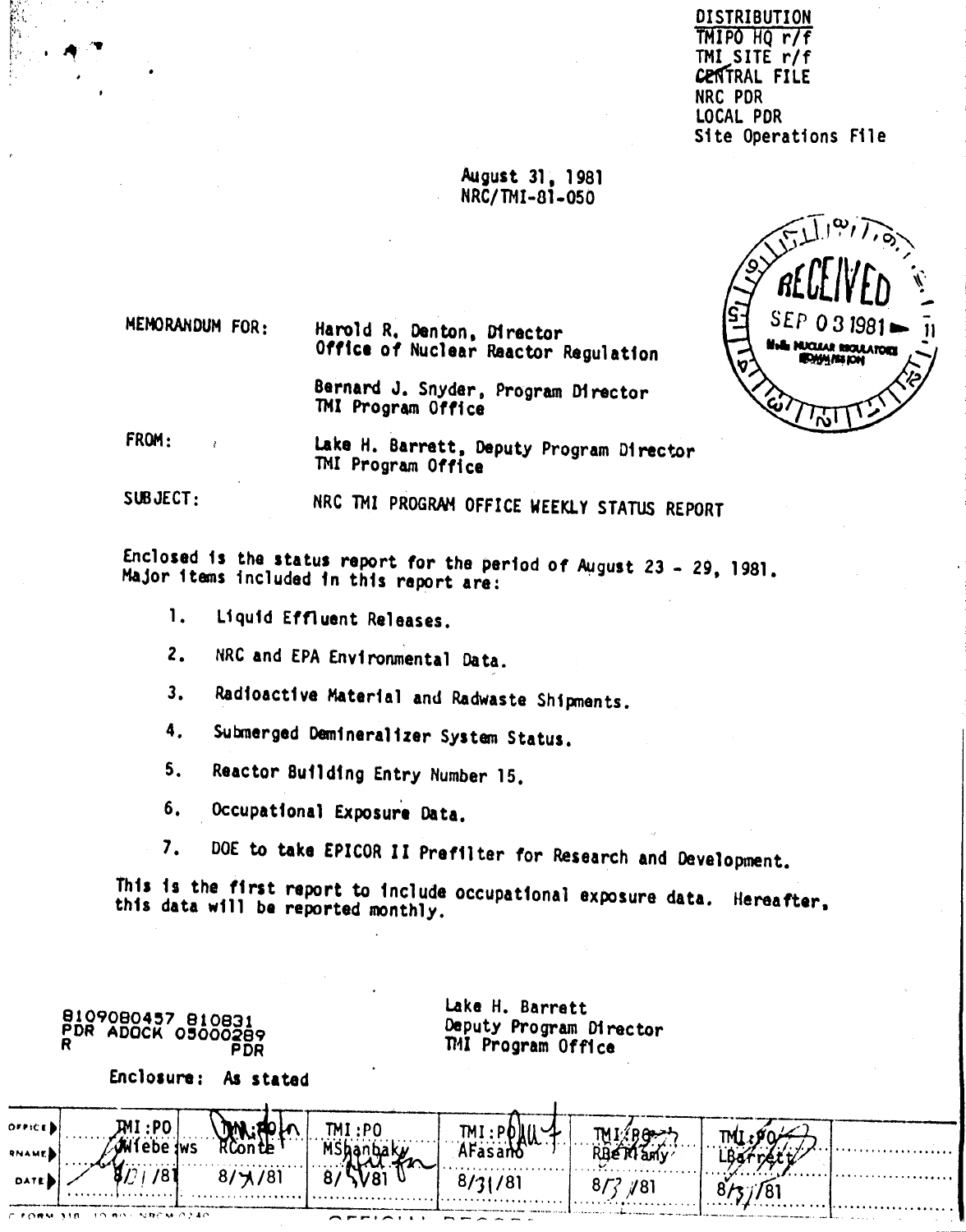cc w/encl: **EDO OGC** Office Directors Commaissioner's Technical Assistants<br>NRR Division Directors NRR A/D's Regional Directors IE Division Directors TAS **EIS** TNI Program Office Staff (15) PHS **EPA** DOE Projects Br. #2 Chief, DRPI, RI<br>DRPI Chief, RI Public Affairs, RI T. Elsasser

| <b>FFICE</b> |                            |  |                      |  |  |
|--------------|----------------------------|--|----------------------|--|--|
| <b>NAMED</b> |                            |  |                      |  |  |
| <b>DATE</b>  |                            |  |                      |  |  |
|              |                            |  |                      |  |  |
|              | FORM 318 (10-80) NRCM 0240 |  | OFFICIAL RECORD CODY |  |  |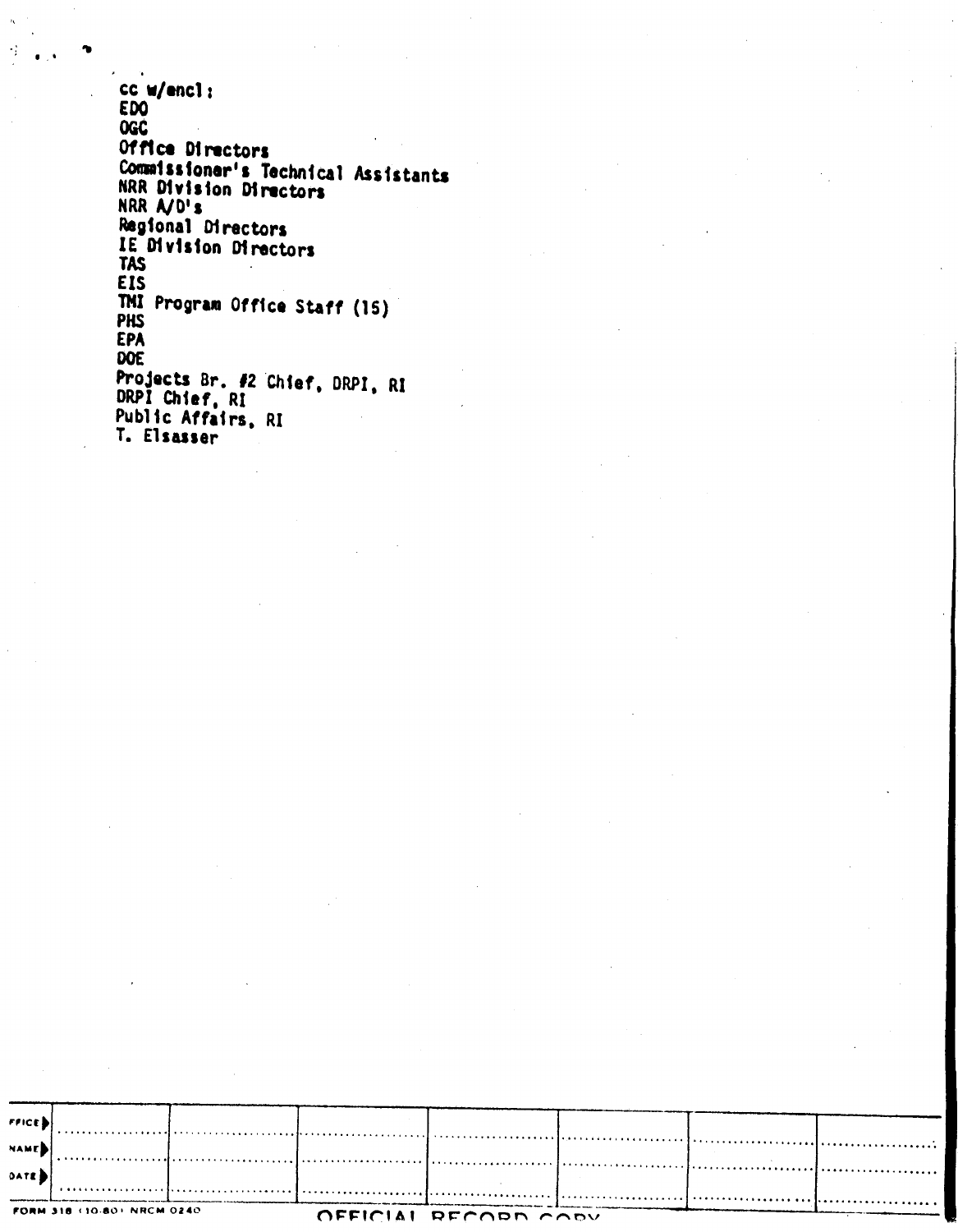## NRC TMI PROGRAM OFFICE WEEKLY STATUS REPORT

Week of August 23 - 29, 1981

### Plant Status

Core Cooling Mode: Heat transfer from the reactor coolant system (RCS) loops to reactor building ambient.

Available Core Cooling Modes: Decay heat removal systems. Long term cooling "B" (once through steam generator-B).

RCS Pressure Control Mode: Standby pressure control (SPC) system.

Backup Pressure Control Modes: Mini decay heat removal (MDHR) system. Decay heat removal (DHR) system.

Major Parameters (as of 0400, August 28, 1981) (approximate values) Average Incore Thermocouples: 117°F Maximum Incore Thermocouple:  $138$ °F

RCS Loop Temperatures:

| Hot Leg             | 116°F        | 119°F        |
|---------------------|--------------|--------------|
| (1) Cold Leg<br>(2) | 72°F<br>73°F | 73°F<br>74°F |

RCS Pressure: 94 psig

Reactor Building: Temperature:  $74°F$ Water level: Elevation 290.9 ft. (8.4 ft. from floor) via penetration 401 manometer Pressure:  $-.3^{+}$  psig<br>6.7 x 10<sup>-5</sup> uCi/ml Kr-85 Concentration: (Sample taken 8/21/81)

# Effluent and Environmental (Radiological) Information

Liquid effluents from the TMI site released to the Susquehanna River after  $\mathbf{1}$ . processing, were made within the regulatory limits and in accordance with NRC requirements and City of Lancaster Agreement dated February 27, 1980.

During the period August 21, 1981 through August 27, 1981, the effluents contained no detectable radioactivity at the discharge point although individual effluent sources which originated within Unit 2 contained minute amounts of radioactivity. Calculations indicate that less 1 ten thousandths (0.0001) of a curie of tritium was discharged.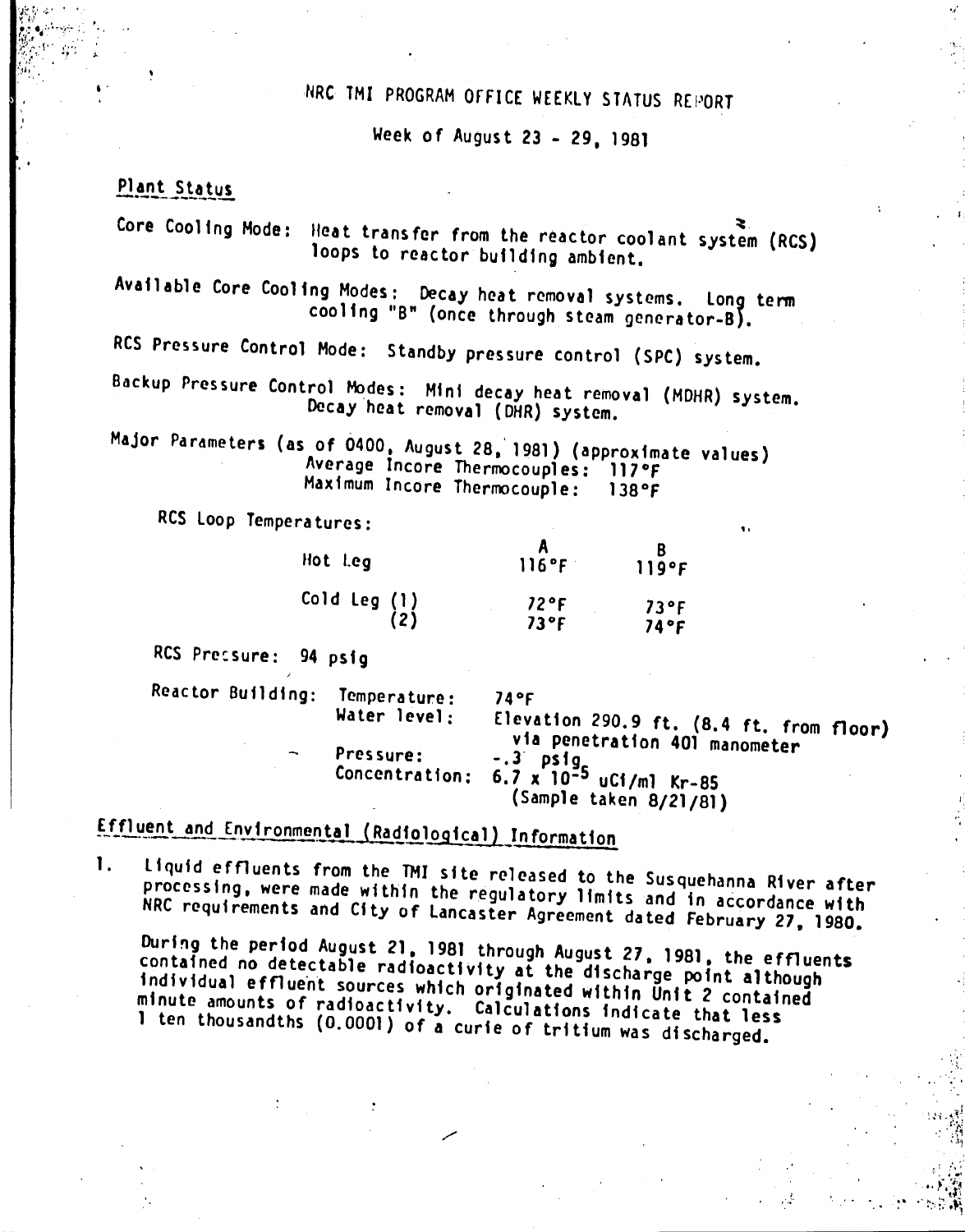Environmental Protection Agency (EPA) Environmental Data. Results from EPA monitoring of the environment around the TMI site were as follows:

 $2.$ 

The EPA measured Kr-85 concentrations (pCi/m<sup>3</sup>) at several environmental monitoring stations and reported the following  $result:$ 

| Location                                                   |  | $July 31 - August 14,$<br><b>1981</b><br>(DCI/m <sup>3</sup> ) |         |  |
|------------------------------------------------------------|--|----------------------------------------------------------------|---------|--|
| Goldsboro<br>Observation Center<br>Middletown<br>Yorkhaven |  | 32<br>27<br>28<br>27                                           | ٠.<br>۰ |  |

All of the above levels of Kr-85 are considered to be background levels.

- No radiation above normally occurring background levels was detected in any of the samples collected from the EPA's air and gamma rate networks during the period from August 19, 1981, through August 27, 1981.
- 3. NRC Environmental Data. Results from NRC monitoring of the environment around the TMI site were as follows:
	- The following are the NRC air sample analytical results for the onsite continuous air sampler:

 $1 - 131$  $Cs - 137$ Sample Period  $(uC1/cc)$   $(uC1/cc)$ August 19, 1981 - August 26, 1981 **HP-282**  $<9.2$  E-14  $<9.2$  E-14

Licensee Radioactive Material and Radwaste Shipments. 4.

On Monday, August 24, 1981, a 40 ml Unit 2 reactor coolant sample was sent to Babcock and Wilcox (B&W), Lynchburg, Virginia.

- On Monday, August 24, 1981, one 6' x 6' EPICOR I dewatered resin liner (liner P-7) from Unit 1 was shipped to Chem-Nuclear Systems, Incorporated, Barnwell, South Carolina.
- On Tuesday, August 25, 1981, 107 drums containing Unit 1 and Unit 2 contaminated laundry were shipped to Tri-State Industrial Laundries, Utica, New York.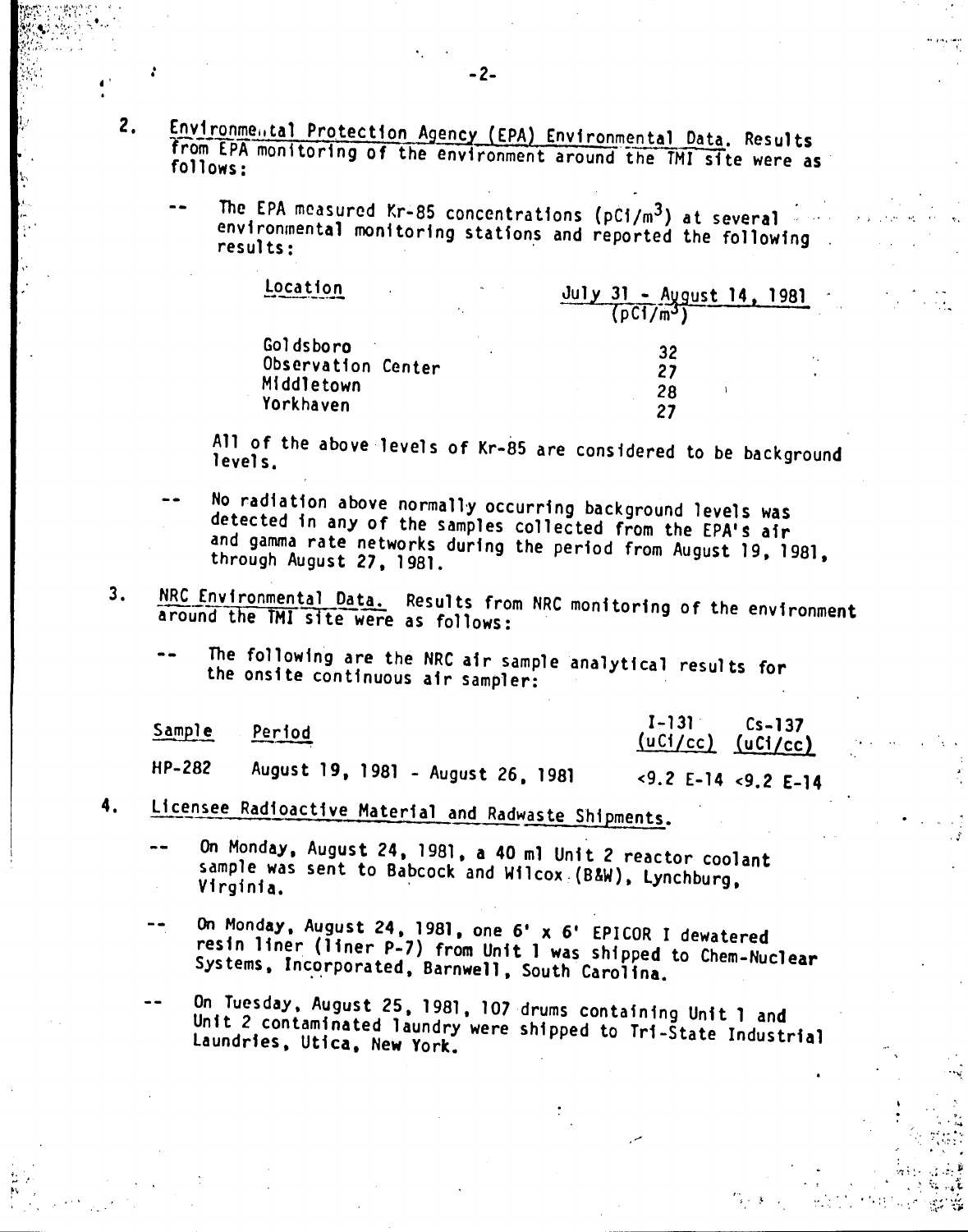- On Wednesday, August 26, 1981, one 6' x 6' EPICOR I dewatered resin liner (liner P-11) from Unit 1 was shipped to Chem-Nuclear Systems, Incorporated, Barnwell, South Carolina.
- On Thursday, August 27, 1981, 70 drums containing Unit 1 and Unit 2 contaminated laundry were shipped to Tri-State Industrial laundries, Utica, New York.
- On Friday, August 28, 1981, 41 drums and 7 metal boxes of Unit 1 LSA compacted and noncompacted waste were shipped to Chem-Nuclear Systems, Incorporated. Barnwell, South Carolina.
- On Friday. August 28, 1981, one 6<sup>1</sup> x 6<sup>1</sup> EPICOR I dewatered  $\sim$   $\sim$ resin liner (Iiner P-5) from Unit 1 was shipped to Chem-Nuclear Systems. Incorporated, Barnwell, South Carolina.

### 5. TMI Occupational Exposure.

Licensee records indicate that the cumulative Unit 2 occupational radiation exposure (by thermo1umfnescent and self-reader dosimeters) for 1981 (as of July 31, 1981) is 84 man-rem.

The station total (Unit 1 and Unit 2) for 1981. which represents that of 5,932 monitored individuals, is 180 man-rem (as of July 31,

### Major Activities

- 1. Submerged Demineralizer System. Start up testing is in progress following an outage to incorporate minor system modifications. Of 27 procedures to be updated, 19 have been received by the site TMI:PO. Of these, 12 have been approved, 3 have been returned to the licensee to resolve comments, and 4 are undergoing review. A trial period of processing intermediate water is expected to begin during the week of August 3D, 1981, and staging and processing of a small batch (approximately 15,000 gallons) of reactor building sump water is expected to begin shortly thereafter.
- 2. Reactor Building Entry. Five teams, a total of eleven people, entered the Unit 2 reactor building during entry number fi fteen on August 27. 1981. The first team entered the building at approximately 9:30 a.m. The last team exited the building at 4:30 p.m.

The following tasks were successfully completed.

- Measurements using a portable gamma spectrometer.
- Closed circuit television maintenance.
- Air cooler inspection and survey.

RB tool removal, clean-up, and inspection.

The sixteenth reactor building containment entry in order to continue accident related data aquisition, is scheduled for September 24, 1981.

.""

.3-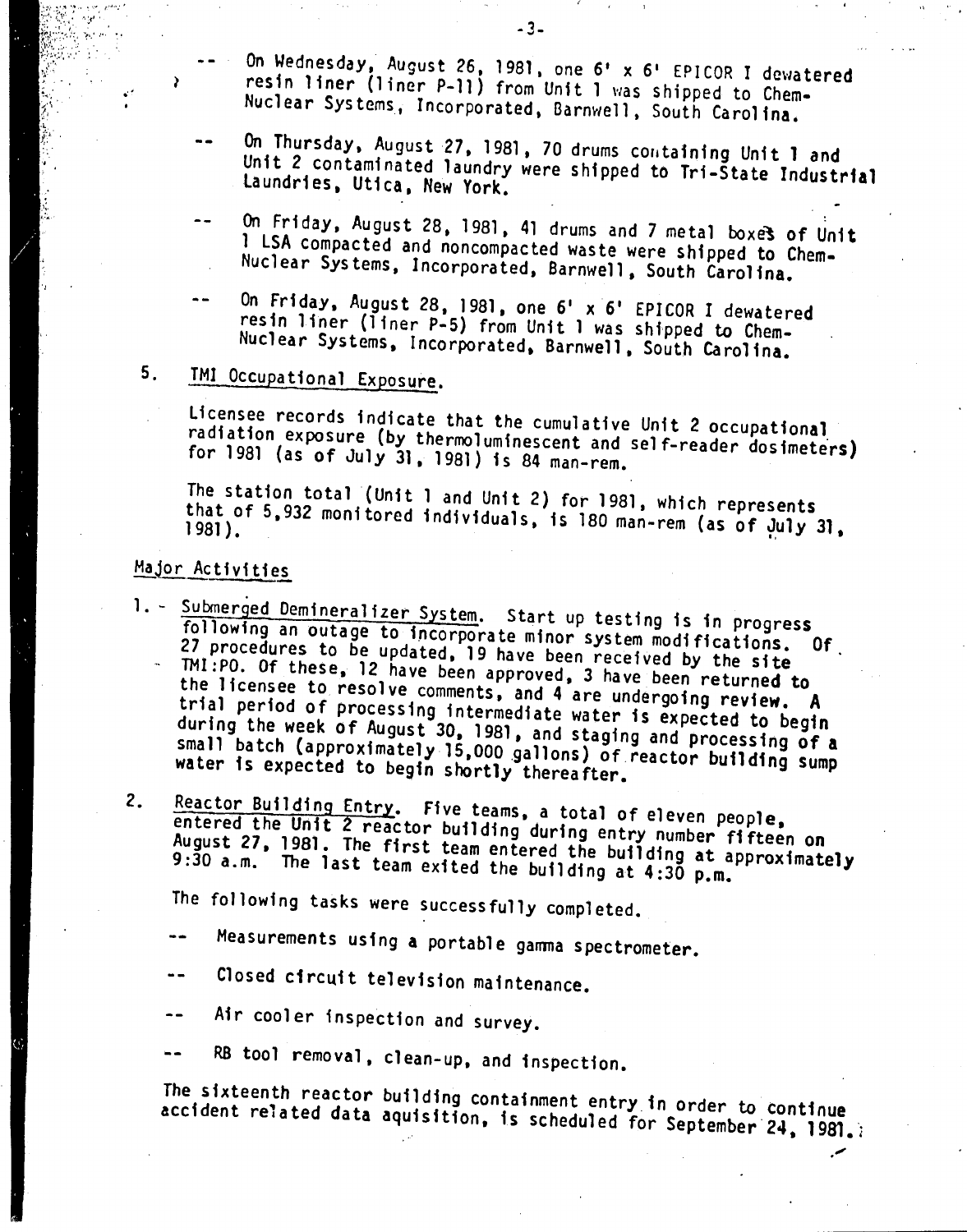U. S. Department of Energy to take EPICOR II Wastes for Research and Development. In July, the NRC and Department of Energy (DOE) signed a Memorandum of Understanding to help ensure that TMI does not become a long-term waste disposal facility (see Weekly Status Report, August 3, 1981). Discussions between DOE, NRC and GPU have led to the DOE decision to take, for research and development (R&D) purposes, the 49 highly radioactive EPICOR II prefilter liners. that are currently stored at TMI. The liners contain approximately 50,000 curies of radioactive cesium and strontium that were removed. by the EPICOR II system from 500,000 gallons of radioactive water from the Unit 2 auxiliary building. DOE's R&D program will evaluate the different materials in the liners to answer various generic questions regarding treatment and disposition of ion exchange media including: 1) What is the appropriate method of disposal for such resins, considering both economics and safety of disposal? 2). How much radioactivity is being retained in the organic portion of the liner versus the inorganic portion? 3) What changes occur in physical state of these media with time? 4) What is the effect of dewatering? and 5) What is the extent of gas buildup in the various liners and how much is due to radiolytic decomposition of water versus breakdown of the organic resin?

5. P (1

 $\mathscr{L}(\mathscr{L})$ 

GPU Nuclear will reimburse DOE for shipping and ultimate disposal costs. It is expected that the first of these liners will be shipped in early 1982.

 $3.$ 

蛇叶的